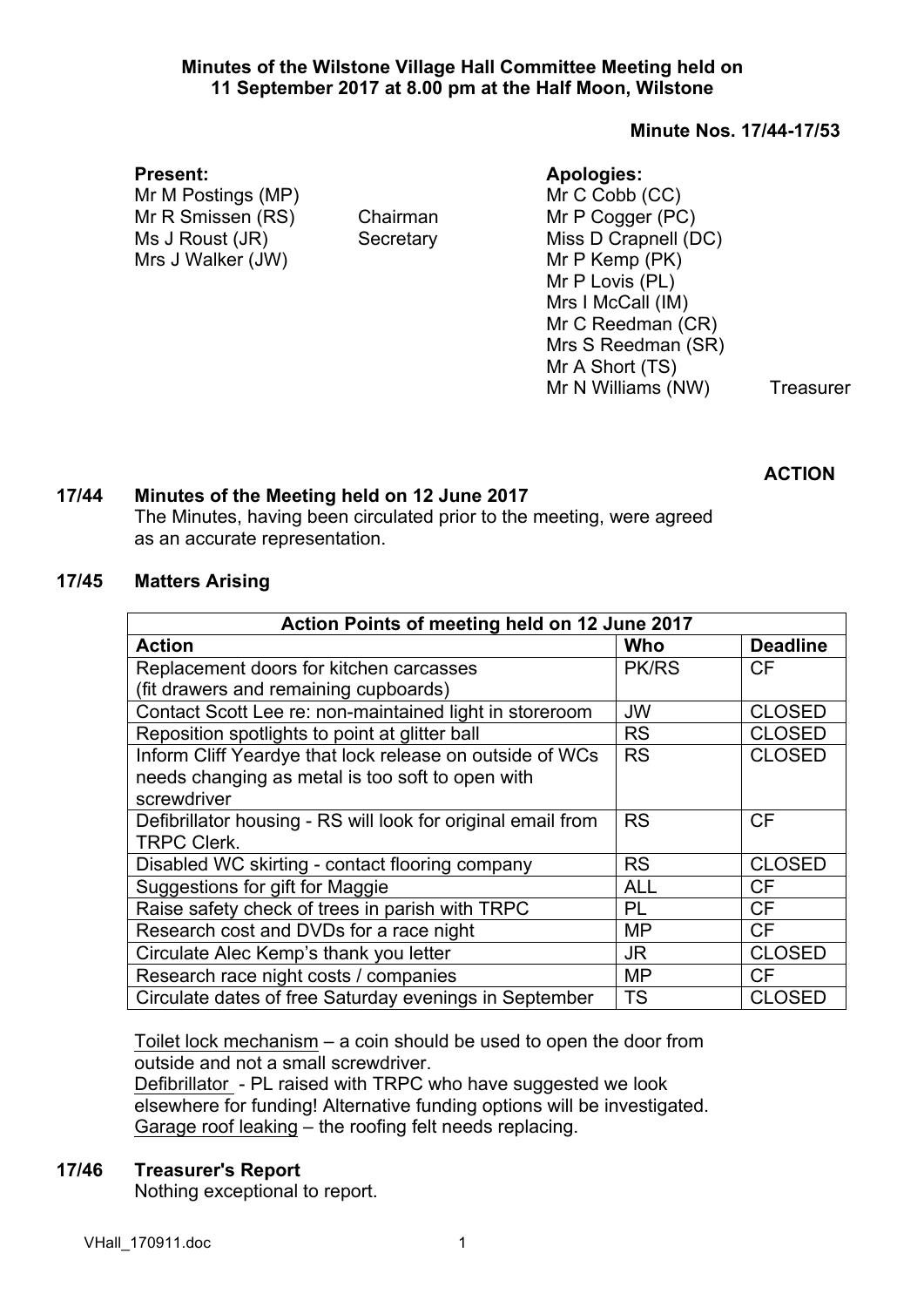| <b>Balances</b>                          | 11 Sep 2017<br>£    |  |
|------------------------------------------|---------------------|--|
| Current<br>Deposit                       | 930.28<br>18,358.20 |  |
| <b>Money Market</b>                      | 7,000.00            |  |
| Petty cash<br>Awaiting paying in         | 545.91<br>0.00      |  |
|                                          | 26,834.39           |  |
| Outstanding bills<br>Unpaid cheques      | 0.00<br>0.00        |  |
| <b>Total funds</b>                       | 26,834.39           |  |
| Approx. profit<br>current financial year | 2,950.00            |  |

## **17/47 Website**

Nothing to report.

#### **17/48 Past Events**

**Village event** – This event raised approx £3,500. £1,000 was donated to allotments, £1,000 went to Parkinsons and £1,000 went to the Church. The day was enjoyed by the whole community.

#### **17/49 Future Events**

**Film Nights** – 20 October, 17 November, 15 December, 19 January, 16 February, 16 March. JW has been auditioning suitable films: *Their Finest, Hidden Figures* and *La La Land*. RS will check wine stocks and may get some wine when in France. MP volunteered to help run the bar.

#### **Future Events**

Do we want to do something similar to the Village Event next year? This will be discussed when there are more people at the meeting. **ALL**

#### **Arts and Crafts Day – 15 October**

RS passed on a plea from Jill Glasser for volunteers to help with setting up on the day and the day before or helping out during the day. The committee had no objections to cars parking on the recreation ground.

For info: John and Angela Taylor of Chapel Fields are thinking of having a barn dance.

## **17/50 Hall Lettings**

Hall remains busy.

#### **17/51 New Secretary**

JR thanked the Committee for their kind emails regarding her resignation. JR to draft advert to go into Village News. **JR**

**RS**